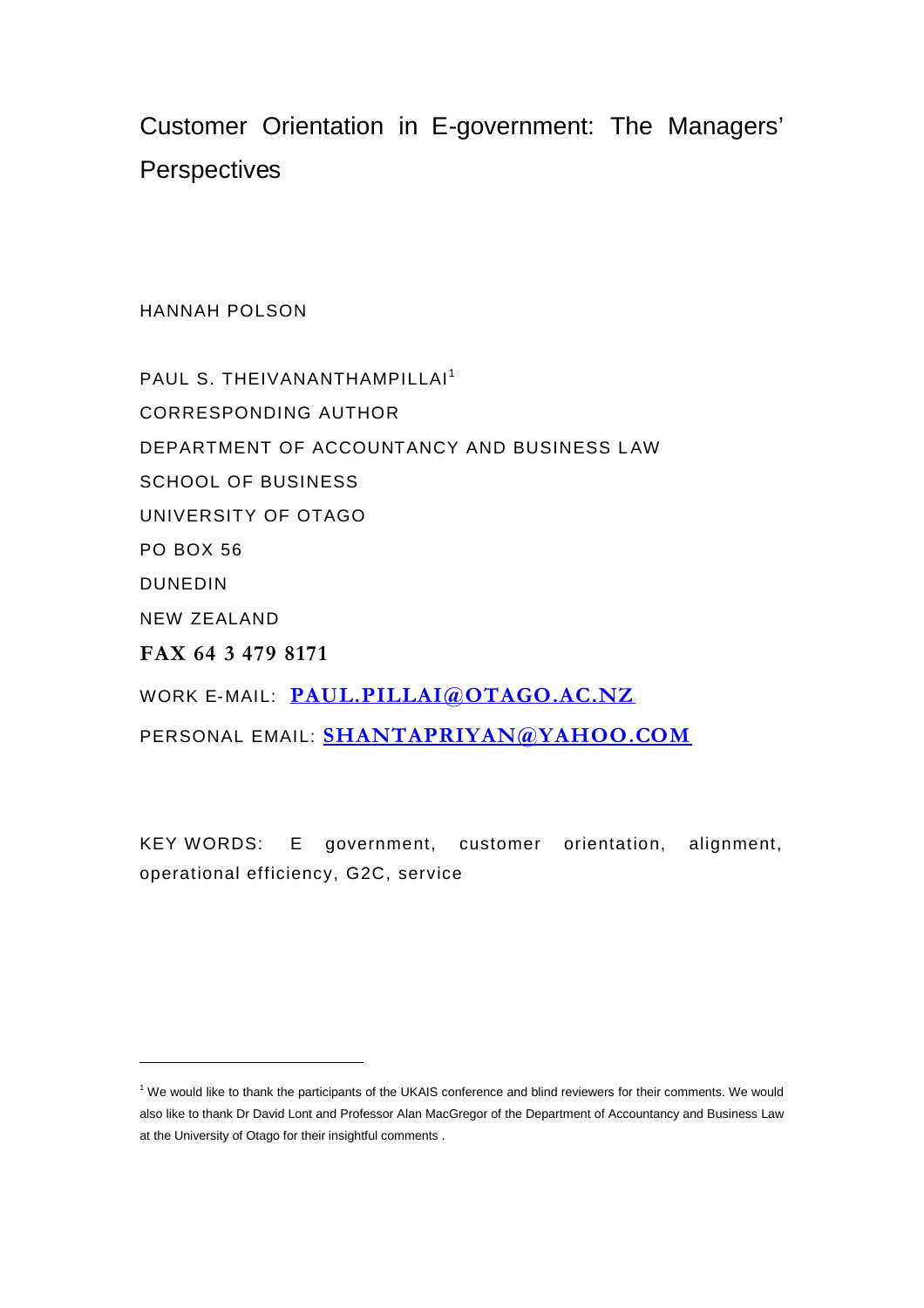# **Biographical Notes**

## **Hannah Polson**

**Hannah is a chartered accountant who gained her BCom (Hons) degree from the University of Otago in New Zealand.**

## **Paul Theivananthampillai**

Dr. Paul Theivananthampillai has been at the University of Otago since 1989 having earned his MCom (Hons) from the University of New South Wales and his PhD from Otago. He is a certified SAP consultant in Strategic Enterprise Management and is the Chartered Institute of Management Accountants (UK) correspondent. Paul has extensive executive education and facilitated candidates preparing for examinations by both the New Zealand Institute of Chartered Accountants (NZICA) and the Chartered Institute of Management Accountants in New Zealand.

He has taught at all levels of the BCom degree and the postgraduate level. He has supervised PhD, Masters and Honours students to the successful completion of their degrees.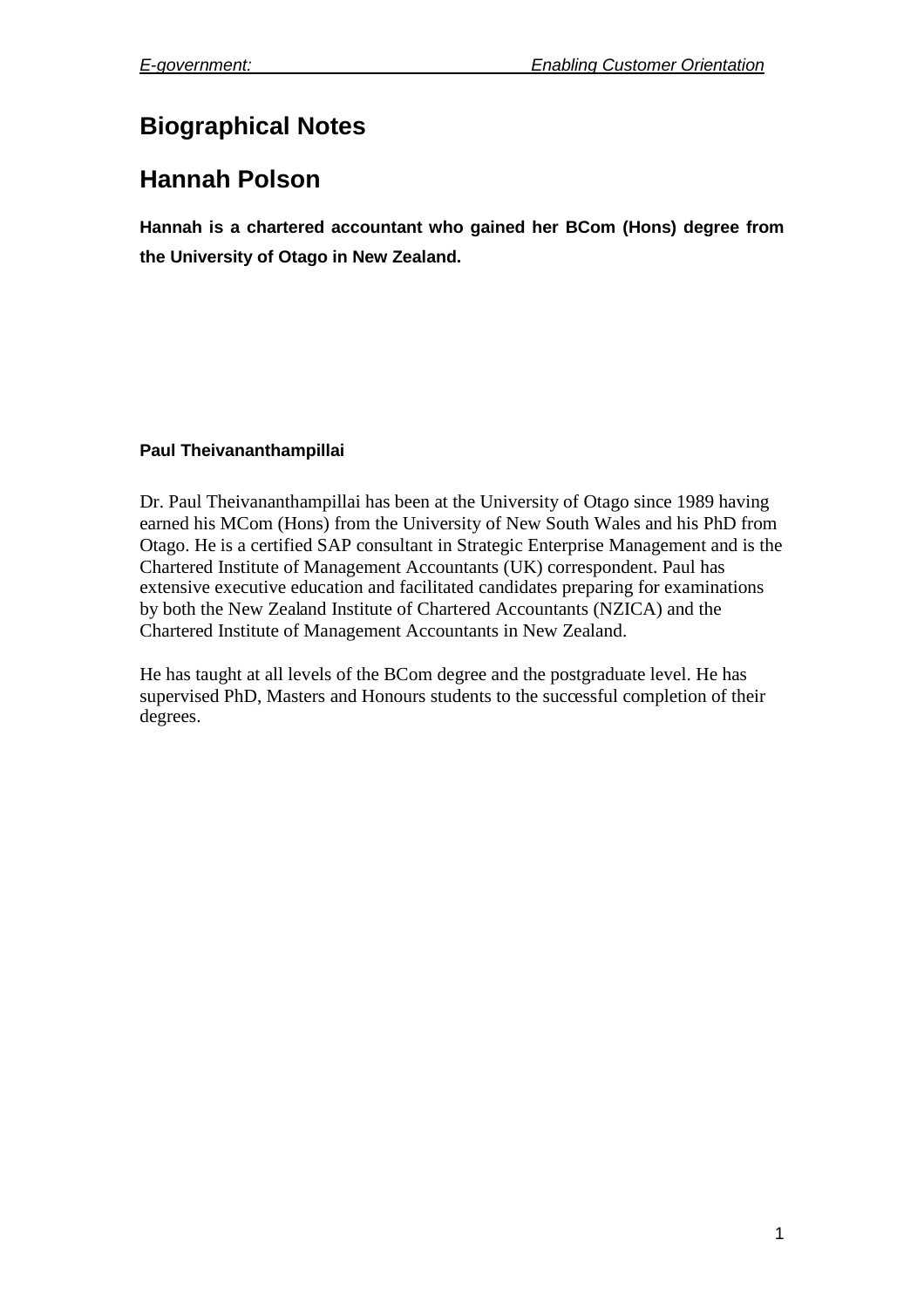## **Abstract**

With the increasing focus on technology, the demand for the electronic provision of services is growing. Public sector organisations are beginning to consider whether they too should integrate technology into their operations, specifically with projects such as websites, intranets or systems for communication. This study aims to consider whether the implentation of e-government in a local public sector organisation has enabled this organisation to achieve their customer orientation in order to realise improved levels of performance.

This study provides a number of useful insights. Firstly all managers appear to understand the customer orientation of the organisation and thus the importance of a focus on the customer. There seems to be a difficulty however of implementing this customer orientation in practice. The lack of effective customer measures means managers tend to focus on internal measures. While managers perceive there to be a number of potential benefits, the majority of these tend to be related to efficiency and the achievement of outputs. For departments with low customer orientation there is not likely to be a strong link between outputs and outcomes therefore there is a potential danger that technology will divert their attention away from the customer. While e-government may result in achievement of output objectives this are not necessarily conducive to achieving the organisations overall mission.

In summary, the results of this study imply that despite the orientatation-performance link, e-government can provide benefits. These however are more likely to be related to operational efficienicy at low levels of customer orientation. In other cases, what gets measured is what gets done**.** For the real potential of e-government to be realised there must be a strong alignment of customer orientation and e-government. Managers must be clear as to what the overall mission is and how e-government can assist them in achieving this.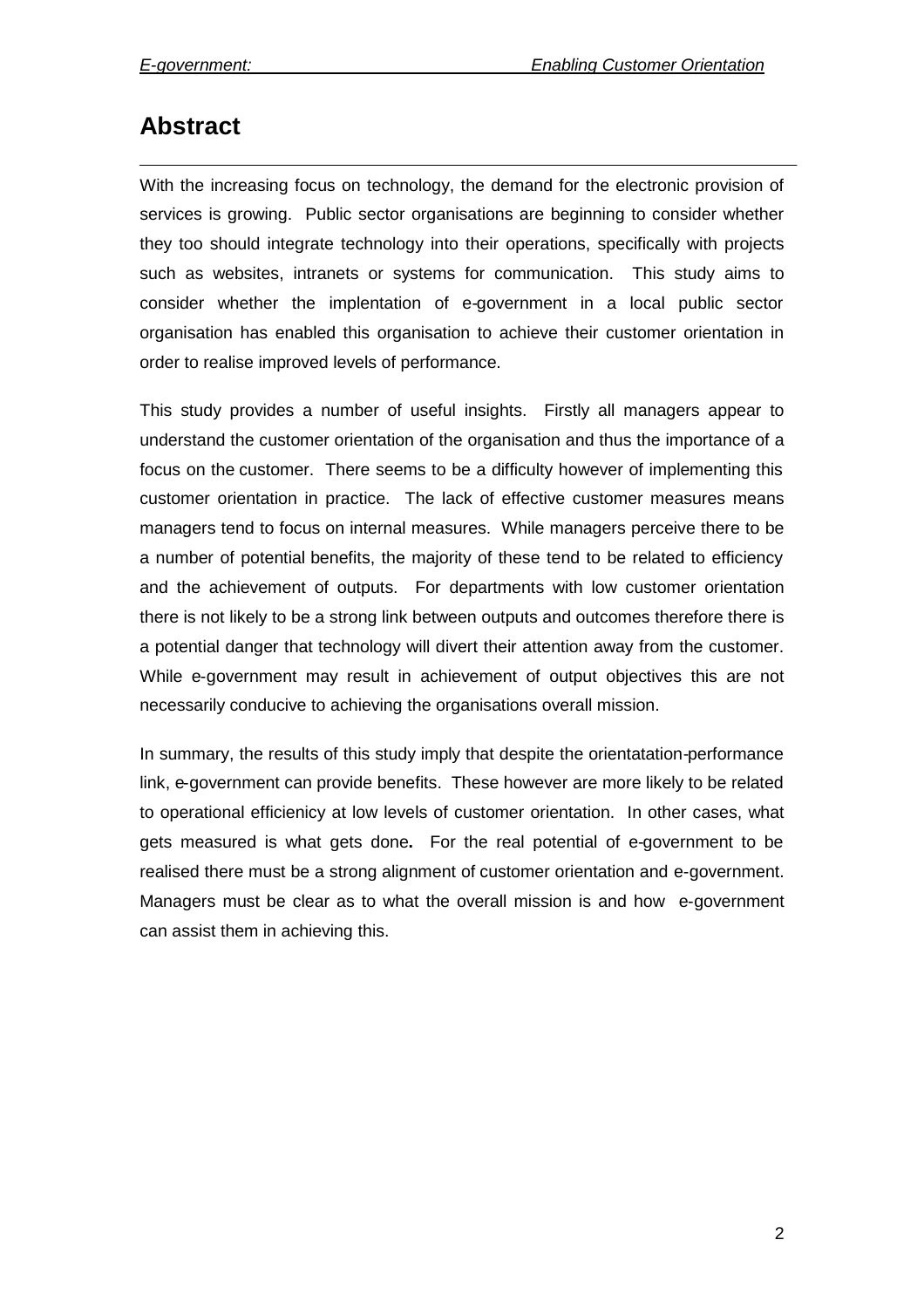### **INTRODUCTION**

Technology is becoming an important element of business in the twenty first century. Individuals have been quick to adopt new methods of communication both in their business and personal lives. There is therefore a much greater demand for information and services to be online<sup>2</sup>. Public sector organisations are beginning to recognise that the Internet is becoming a major channel to reach the customer and that they too must venture online (Pfahler, 2002)**.**

*'Citizens expectations of government has been permanently altered in recent years by forces such as: aging populations, increased service expectations, security concerns, a talent crunch, competition by the private sector and fiscal pressure that forces governments to find ways to do more with less' (Greenspan, 2002<sup>3</sup> ).*

Considering how e-government supports the organisations overall mission is important. Managers must consider how this technology can enable improved performance against their objectives. Without such thought, there is a danger that managers may get carried away in the hype of new technology, at the expense of customers and potentially forget the core purpose of the organisation. Cullen (2000) questions whether e-government is aligned to the objectives of public sector organisations or whether it is simply '*technology for technologies sake'* (Cullen, 2000<sup>4</sup> )**.**

#### **Motivation**

Whether to invest in e-government is an important decision for local government, given the large cost associated with maintaining the investment. This is of interest not only to managers of the organisation but equally to ratepayers who require justification for the investments. There is a question as to whether e-government is

<sup>2</sup> www.egovernment.govt.nz

<sup>&</sup>lt;sup>3</sup> http://cyberatlas.internet.com/big\_picture/geographics/article/0,1323,5911\_1015531,00.html,

<sup>4</sup> Sourced from http://www.scim.vuw.ac.nz/research/govtonline/Govton-line.htm, accessed 4 June 2003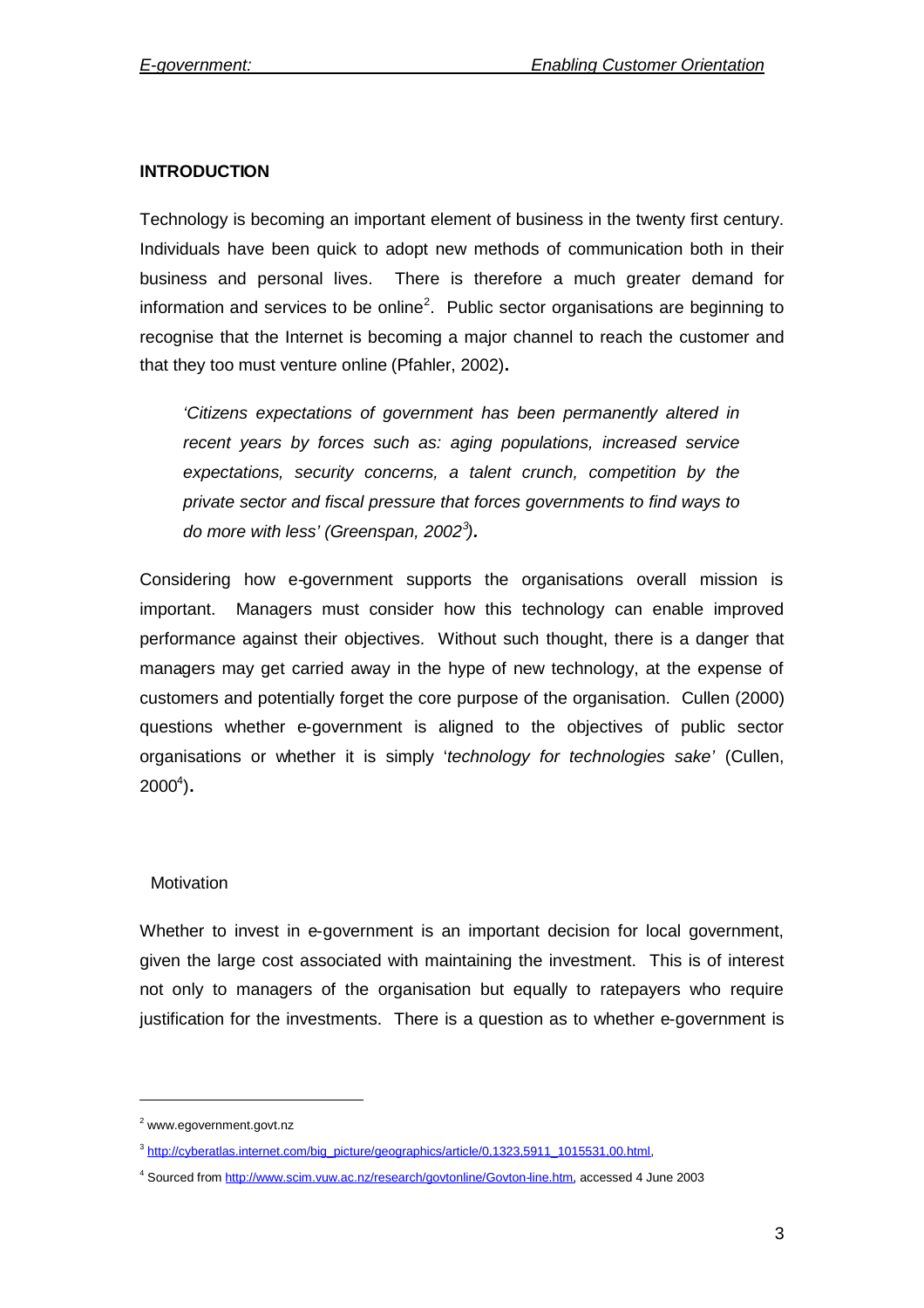really a '*new and vital means of communication with the public or whether it's simply* a public relations exercise' (Cullen, 2000<sup>5</sup>).

E-government must be viewed as a tool to assist organisations in achieving their strategy. Customer orientation is considered a central aspect to driving strategy. When viewed as a tool, the importance of aligning technology with the organisational strategy becomes apparent.

*'The inability to realise value from IT (Information Technology) investments is in part due to the lack of alignment between the business and IT strategies of the organisations' Henderson and Venkatraman (1999, p472)*

## Research Question

Given the importance of enabling the strategic orientation of a city council, the research question that drives this study is:

1. how does e-government enable the customer orientation of a city council?

## E-Government

In the fast changing world of e-commerce, public sector organisations must begin to take their stance in order to meet the increasing demand for online services. Freeman and Nelson (2003) argue that

*'…the new information-based economy is challenging local governments to shift their strategies for competitiveness' (Freeman and Nelson,2003, pp. 22).*

With all the external contacts public organisations share information with, the Internet would seem a useful tool. It seems however that many government departments are still a step behind in implementing digital solutions (Napoli, Ewing & Pitt, 2000).

## Defining E-government and E-governance

E-government represents a government's online ventures. There is an element of inconsistency among the literature as to how this should be defined. Some writers

<sup>5</sup> Sourced from http://www.scim.vuw.ac.nz/research/govtonline/Govton-line.htm, accessed 4 June 2003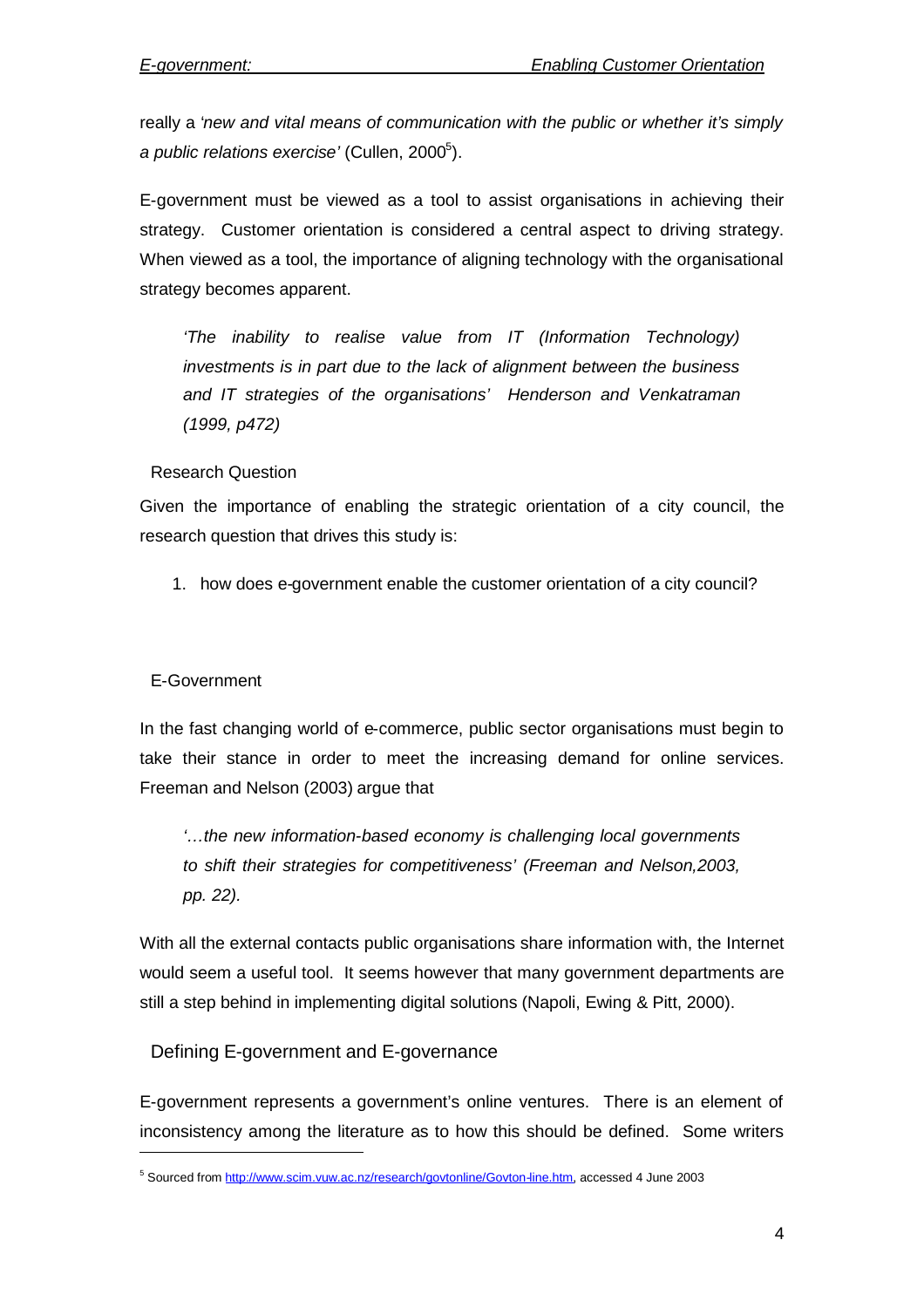view the terms e-government and e-governance as interchangeable (Mahoney, 2002) while others see e-government as a subset of the wider concept of egovernance (Bovaird, 2000; Melitski 2002). This paper considers e-governance as an extension of the concept of e-government.

*'E-government is essentially restricted to the electronic enablement of services while e-governance refers to non-service specific activities of government and public agencies' (Bovaird, 2000, pp. 9).*

Melitski (2002) views e-governance, as a continuum leading to organisational transformation, transparency of public service agencies, increased citizen participation in government and the facilitation of democratic process. At one end of the continuum is e-government while at the other, e-governance (Melitski, 2002).

Bovaid (2002) cites the World Bank definition, which states clearly that egovernment, refers to '…the use by government of information technologies (such as Wide Area Networks, the Internet and mobile computing) that have the ability to transform relations with citizens, businesses and other arms of government' (Bovaird, 2002, p7)**.** This definition implies that telephone transactions are part of egovernment if they are electronically enabled, thus if the telephonist receiving the call can access information electronically.

While there are numerous cases where the terminology is ambiguous, this paper views e-governance as the enabling of citizens to participate in government and the democratic process. E-government is seen as subset of e-governance and refers to as the electronic enablement of services, including telephone and Internet transactions.

One of the expectations of bringing the Internet to the public sector was that it would make information on council decisions more accessible to citizens and would facilitate participation in the government process (Bell, 2003). From a local government perspective, e-government is seen as a new channel to communicate and meet customer's needs. It must be recognised however that if the public is to be convinced to use e-government, it must be relevant and accessible (Socitm and IdeA, 2002)**.**

*'Customer-centric governments achieve nearly fifty percent more success in providing easier customer access, increasing service volumes, getting better information on operations, reducing employee*

5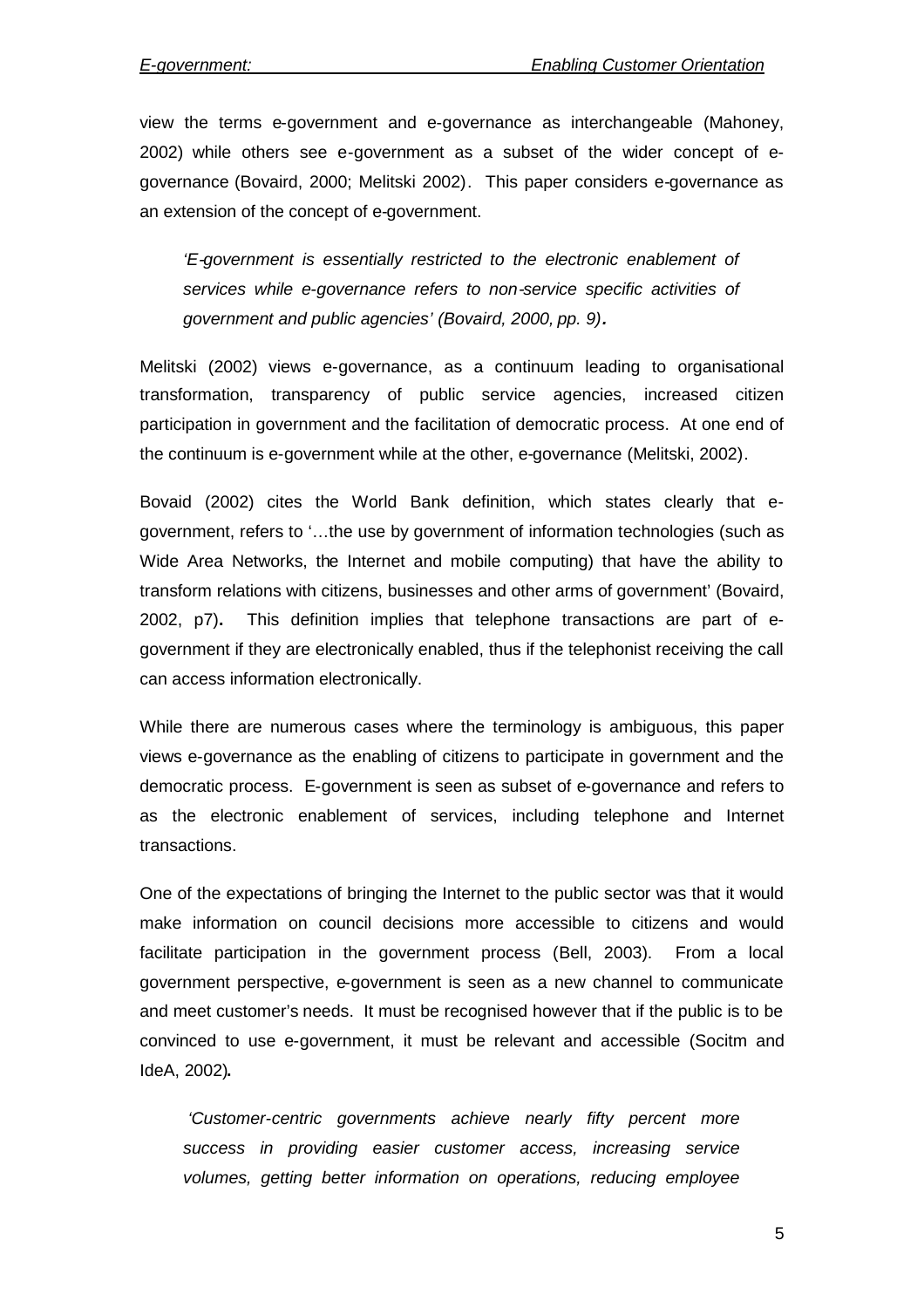*complaints, reducing time spent on non-customer activities and improving their image' (Story, 2000 pp. 16).*

In order to ensure clarity and consistency throughout this paper, the term e-services is interchangeable with e-government, defined previously as the electronic enablement of services (Bovaid, 2002, p9)**.**

## **RESEARCH DESIGN**

The main objective of this study is to assess how the use of e-government can be aligned to overall strategy in order to improve performance in a local government organisation. Qualitative research is an excellent way to gather rich data, which provides a understanding and depth to a study (Yin, 1984,)**.** Parasuraman (1991) further points out that there is often a need for qualitative research to verify the accuracy of quantitative research properly. Qualitative research explores *'the complexity of the human soul'* (Parasuraman, 1991, pp. 254)**.** A case study approach was therefore chosen.

#### Case Study Selection

The study is based on a local government organisation in New Zealand. The organisation is an innovative leader in the introduction of technology to local government. It provides both internal intranet systems as well as a public website. This research aims to investigate whether the use of e-government has enabled the market orientation of the organisation to improve performance in five departments as well as in the organisation as a whole.

## Organisational Background

In 1996, the organisation had a major revamp in their approach to customer service and the beginnings of the intranet were developed. Part of this development was the creation of 'Knowledge Base' (K-base). K-Base is a decision tree type application which steps through many of the common queries customers ring the council with. This was initially formed to solve the common complaint that when dealing with the council, customers would be transferred to a number of different people before someone could actually answer their question. Furthermore, department staff were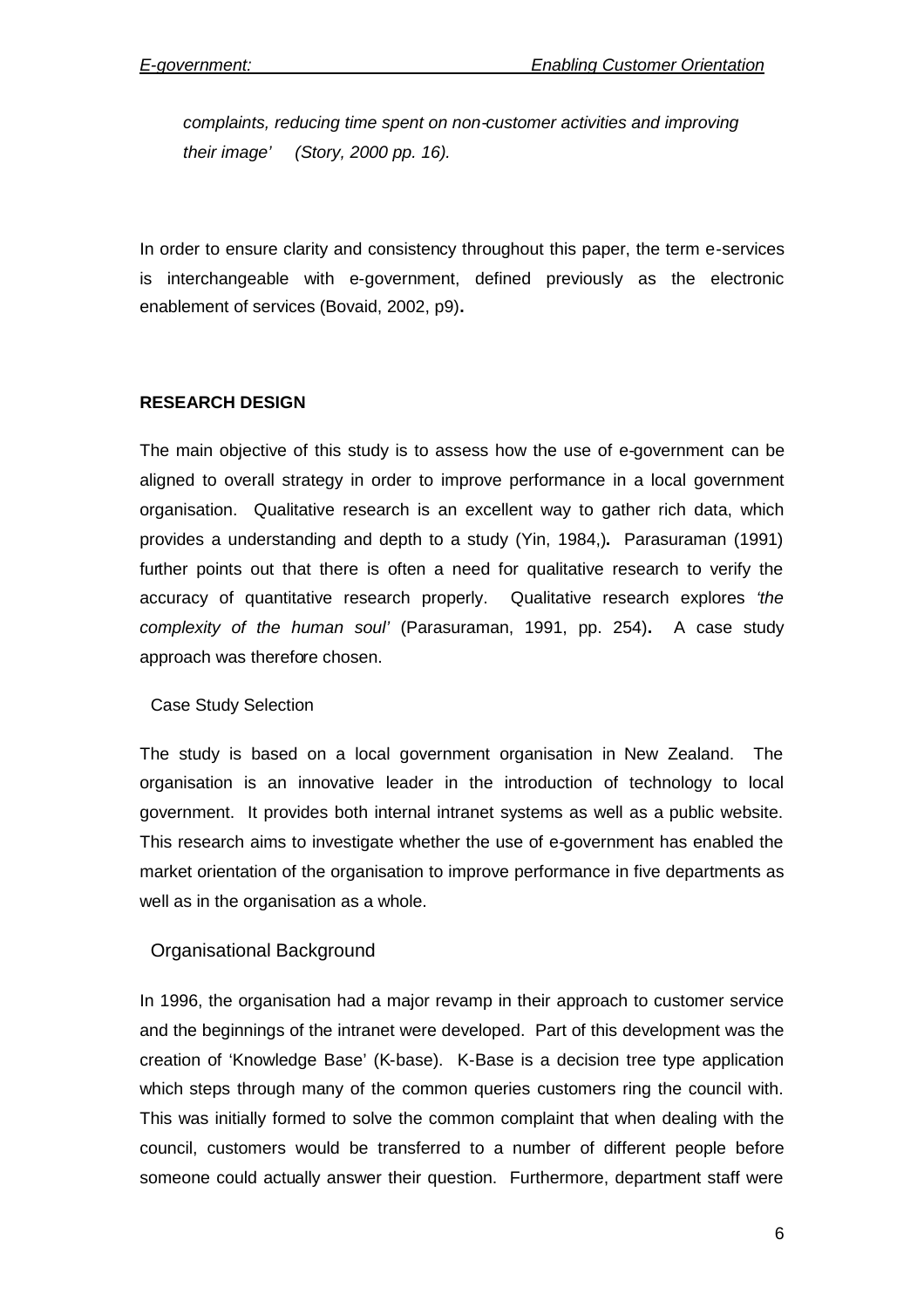becoming frustrated at the continual interruptions from customers phoning with straightforward enquiries.

In combination with the introduction of K-Base was the creation of a customer services agency (CSA). Customer phone calls now go directly to the CSA where call centre staff can answer a majority of queries. This eliminates many of the straightforward questions, freeing technical staff in the departments from a continuous stream of phone calls. From the customer's perspective there are also benefits as they speak to one person who can answer most of their queries.

In 1999 the council launched a public website. This also became the internal interface to the intranet. The website offers a number of services such as the ability to pay rates online, look at a personal profile showing rates balances or property information, or access to council minutes or related documents. Essentially it is simply another channel to customers, however it empowers customers to carry out transactions without the need for direct involvement with council staff. It is an evolving project meaning that the number of services offered is continually growing.

Primarily the website provides the early stages of a basic business-to-consumer (B2C) model. At this stage rates or fines can be paid through Internet banking but not by credit card. Credit card payments are a proposed next step for the website. It is thought that this service would be highly advantageous, providing customers with a greater convenience.

## Data Collection and Analysis

At the perceptual level the questionnaire aimed to provide an understanding of the proposed constructs followed by structured interviews, which provided increased granularity. The questionnaire was distributed with a covering letter explaining the study to all managers in the five departments specified $6$ . The questionnaire instrument draws on tools previously used in the literature<sup>7</sup> and intended to capture manager's perceptions of customer orientation, performance and the business value of e-government.

<sup>&</sup>lt;sup>6</sup> Community Life, City Environment, City Marketing and Development, Knowledge Centre, CSA

 $^7$  Tallon, Kraemer and Gurbaxani (2000), Albert, Ramaseshan and Ewing (1997), Edwards (2001)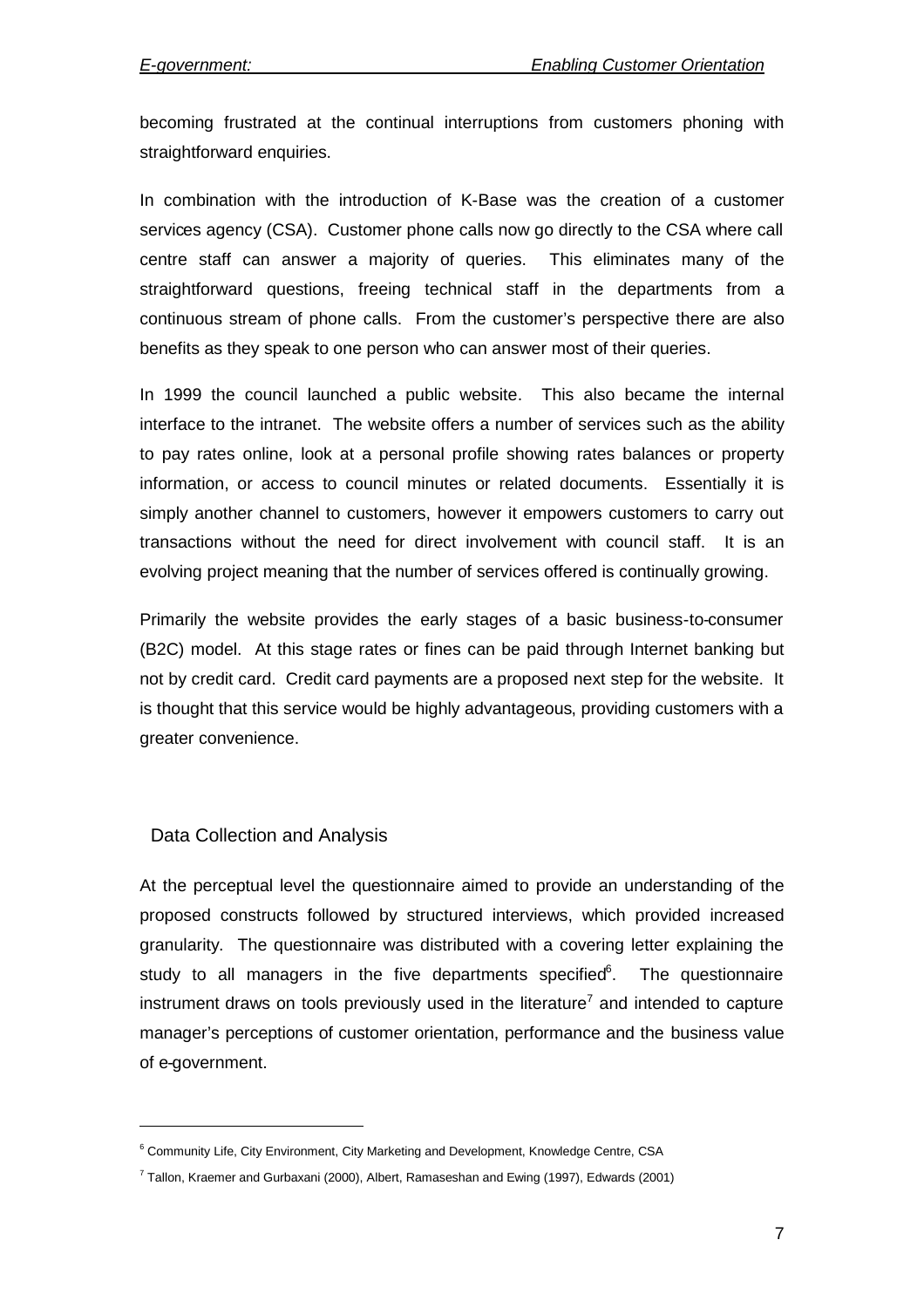## E-government

E-government in the organisation comprises of two parts: the website and the Customer Services Agency (CSA). The introduction of these two initiatives has caused huge changes in the way the organization operates. The majority of managers stated that they were very supportive of the CSA and generally believed that it was crucial. This was further supported by archival analysis, which revealed that 100% of the 44 internal departments surveyed were either 'satisfied' or 'extremely satisfied' with the services of the CSA in 2001 and 2002. Manager Four reflected the views of a number of mangers when he stated that:

*'We just couldn't be without the CSA now – we just don't even want to think about it'*

## *Aligning E-government to Customer Orientation*

The final section of the study focuses on determining the perceived value of egovernment in assisting to achieve organisational objectives. Respondents mostly rated the organisations approach to e-government goals as having a dual focus<sup>8</sup>. The dual focus implies that management believe that e-government can support both operational effectiveness (effectiveness and efficiency) and strategic positioning<sup>9</sup> (reach and structure) [Tallon et al, 2000]**.**

This dual focus was further evident in interview evidence. Manager Five for example illustrated this dual focus when he stated that e-government improves reach by enabling *'some direct marketing… letting people know about special events'.* He further states that it also improves operational efficiency in that *'it has enabled us to redirect staff to other areas'.*

The questionnaire additionally indicated that respondents believed e-government was well aligned with the strategy of the departments. Interviews reflected a similar result through the following comments by managers Ten and Twelve respectively:

<sup>8</sup> As defined by Porter and Miller (1985)

 $\rm ^7$  The public sector implications of focusing on strategic positioning are discussed in SECTION 2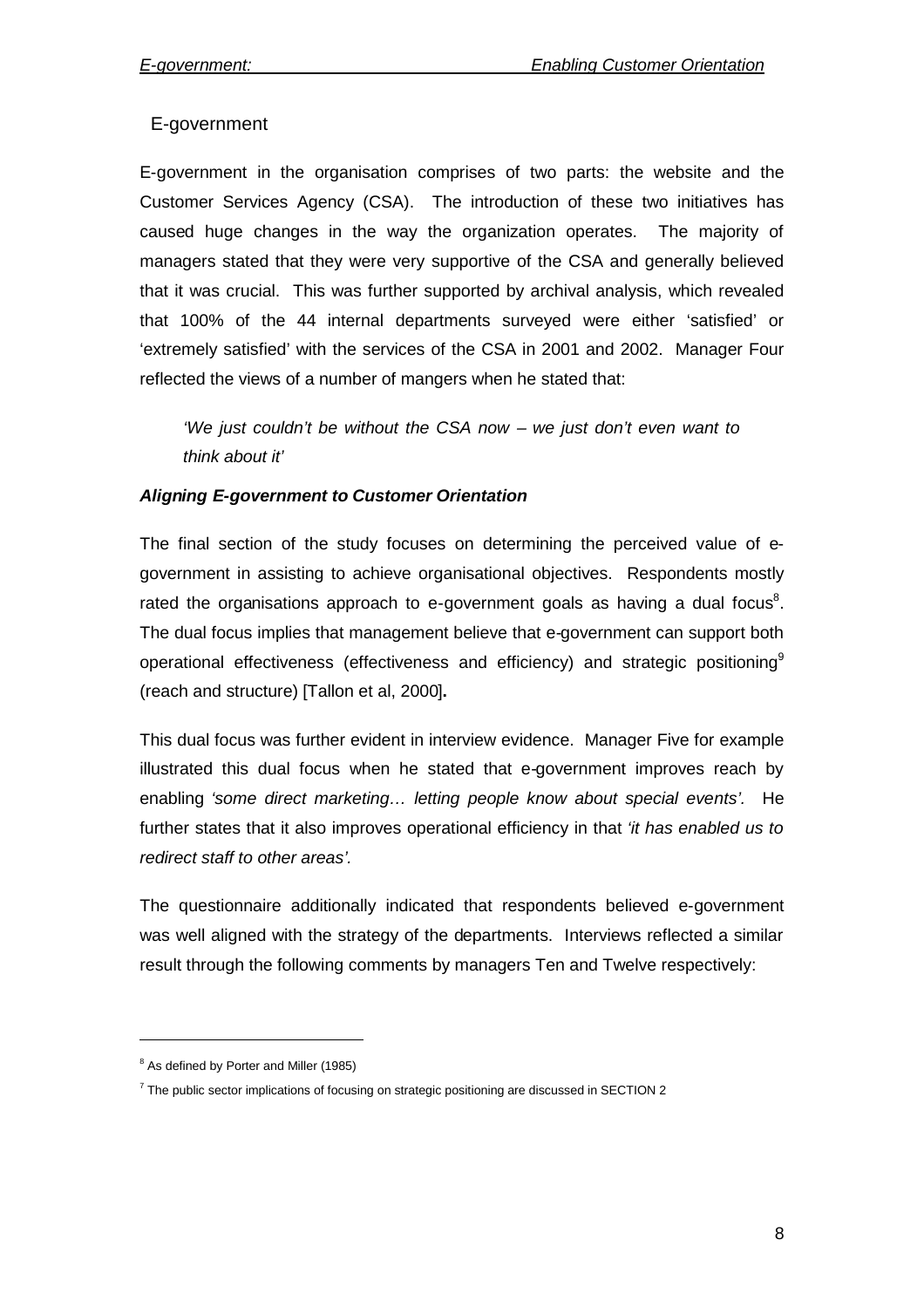*'Local government is about government doing things for people and so if they can participate and we can make it easy for them to do so – great!'*

*'Its all about the people, it (e-government) is giving them the chance to actually engage in things'.*

#### *Business Value of E-government*

Beyond simply assessing whether e-government was aligned with objectives, the questionnaire asked what activities managers perceived e-government to add value. Managers indicated that the value was mainly in the operations of the department specifically enhancing the operating flexibility and enhancing the utilisation of computer equipment. In addition e-government was perceived to assist in planning, especially in terms of communication and in also in overall relations with customers.

This perception of improving operations was consistent with the opinions that came out of interviews. The major benefit of the CSA was commonly considered to be that they take away the low-level calls that do not require technical opinions. This enables technical staff to concentrate on their core responsibilities and avoids interruption for trivial matters potentially improving operational effectiveness, as earlier discussed (Tallon et al, 2000). Additionally the website provides further improvements in efficiency as it is perceived to improve operations enabling selfservice for the customer. This means that council staff does not need to get involved in transactions such as rate payments or providing basic information.

*'It makes life much easier….up until about five or six years ago you would have to have done all of that manually and the timeframe to do that was huge'*

Not only does it appear to provide huge time savings but the website has also provided a new channel to communicating with customers. The website enables timely information to be provided to residents living right across the city and provides flexibility to customers who can access this information when its suits them. One of the objectives of the council is to be an accessible organisation and therefore the ability to improve channels of communication through the website is directly in line with this objective. This further supports the idea that the organisation aims to improve reach, and thus the dual focus of both efficiency and strategic positioning is evident.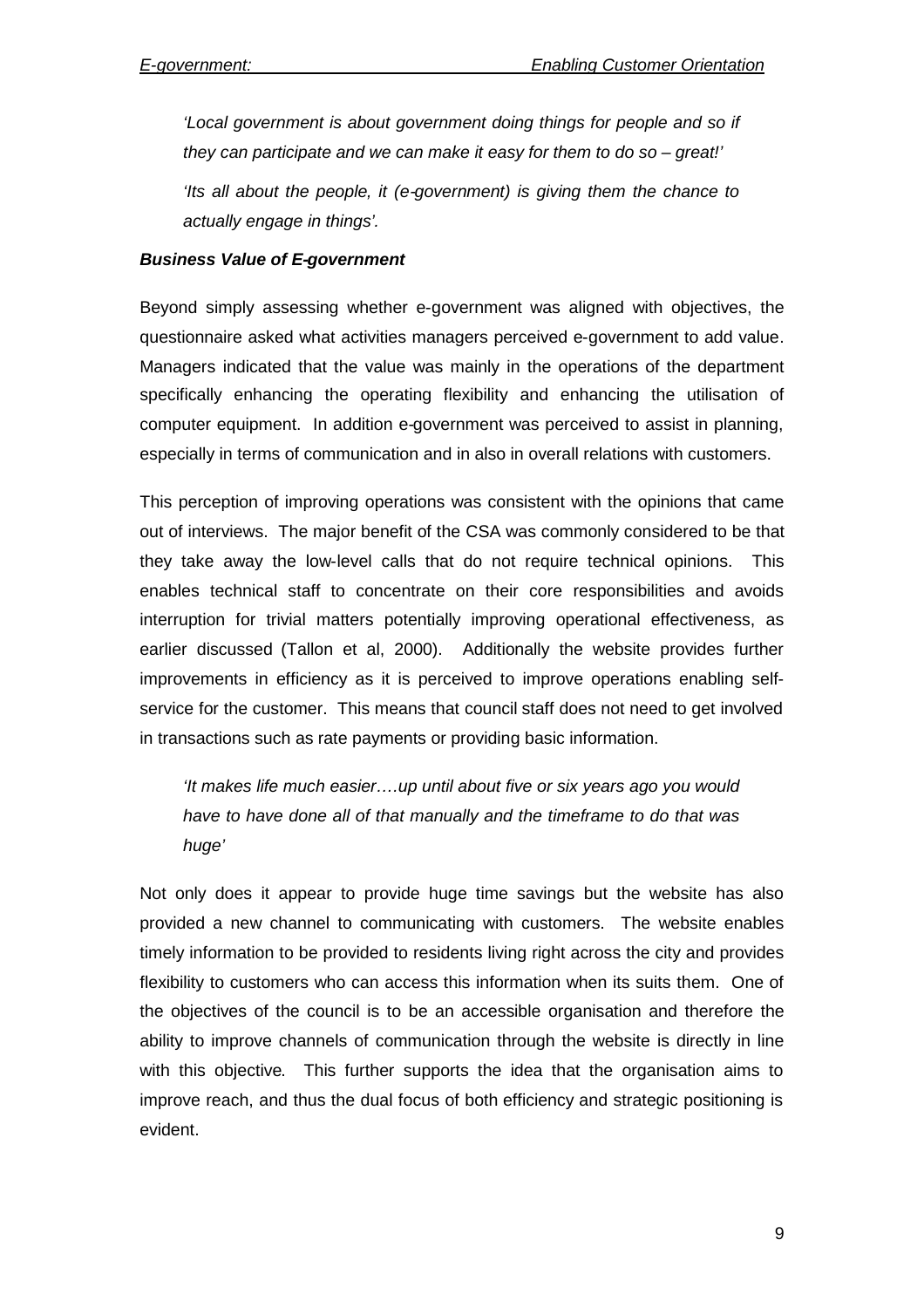A further observation was that the existence of e-government appears to have become so seamless in some departments that they no longer actually realize the extent of the role it is playing. One manager stated that he would probably not be able to help much with this study as his department did not really have much to do with e-government. Through the interviews, however it was discovered that this particular department had the most seamless operation of the departments investigated in terms of integrating e-government. This implies that e-government has become so integrated into the operations that this particular manger no longer consciously realised just how much the operations of his department depended on the technology.

#### *Limitations of E-government*

While the aim is for the CSA to handle as many calls as possible without having to involve the department unless necessary they are restricted as to what they can answer by the amount of information available to them in K-Base. There is a feeling among some managers that more knowledge should be built into the system enabling CSA officers to cope with even more calls. The barrier to this however is that technical staff have to provide that knowledge and this is sometimes a concern as it can cause them to feel that by codifying their knowledge into a system their job is threatened. Manager Three illustrates the existence of concern when the CSA was initially set up.

*'…there was resentment right through that the cream had been taken., that was the first barrier. The second was fear of loss of job, loss of knowledge, knowledge is power.'*

The knowledge management debate is a concern in many organizations and the council is no exception. The fear of job loss did cause resentment towards the CSA to begin with. It seems that this resentment is fading among those managers interviewed, although there could still possibly be an element of this among staff. Three managers mentioned that there was still occasionally a gripe among staff that the CSA exceed their brief a little and that the appropriate calls are not always getting through. These managers did however indicate that they had no clear evidence of this occurring. One believed that it could be a result of employee resentment at the CSA taking away from their work, rather than a credible issue. A concern with this issue is that this resentment is likely to conflict with the market orientation of the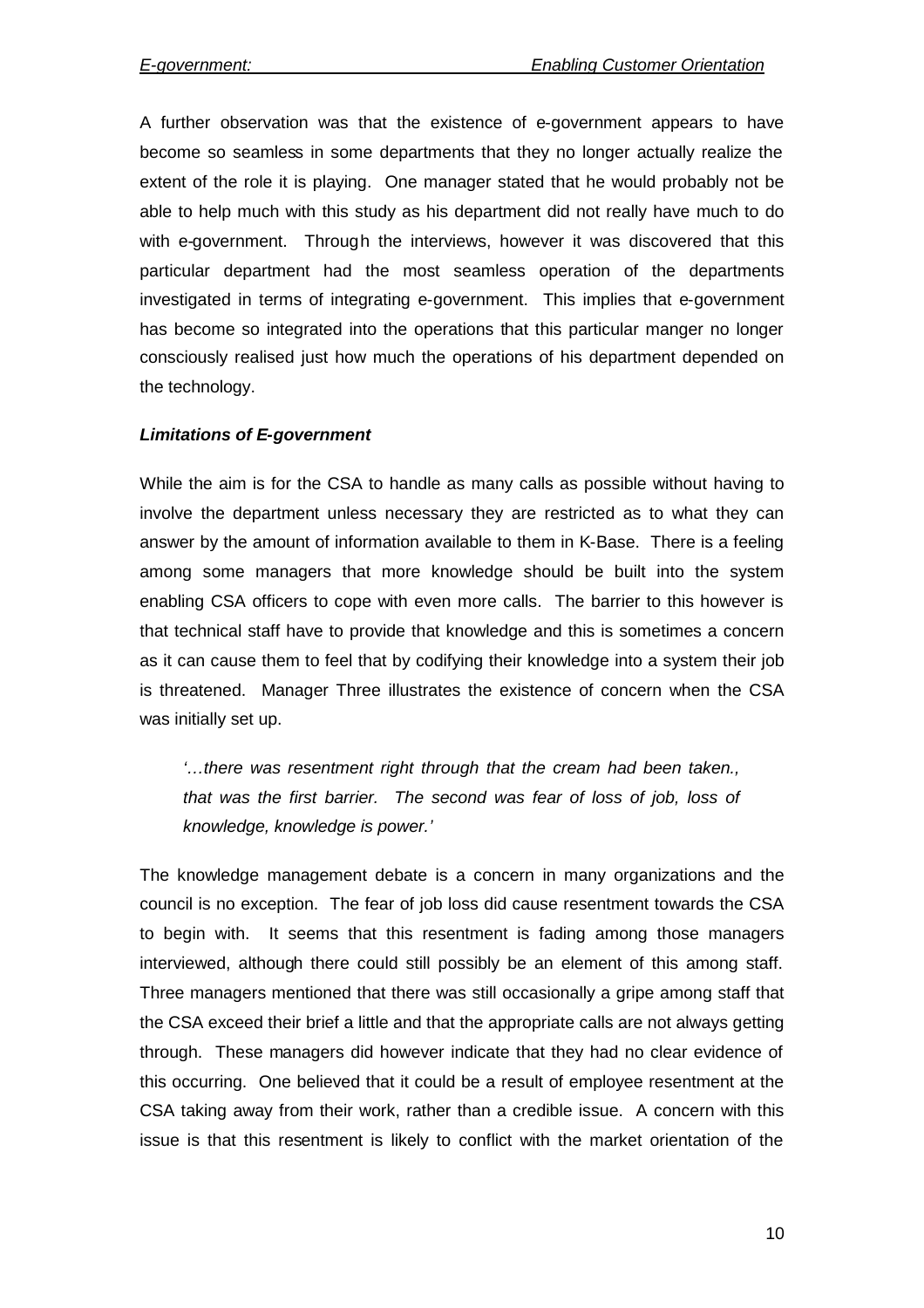organisation. At low levels of market orientation the introduction of e-government could potentially have two effects.

The first is that e-government is costly. Manager Seven points out that *'I think all of these costs are incredibly expensive*'. If employees are not supporting the egovernment initiatives then efficiency benefits are not likely to be realised. This could possibly result in reduced financial performance. The second possible effect of introducing e-government at low levels of customer orientation is that it provides complexity, taking managers away from their core objectives and thus potentially negatively influencing all aspects of performance.

A further point raised in a number of first interviews is that while the CSA took a great deal of pressure off department staff, sometimes managers felt that because they were not having to deal with complaints they did not know if there was a reoccurring problem and so consequently nothing would be done about it. While the CSA do provide information on the calls, this tends to concentrate more on the number of the calls and categorizes them generally rather than providing information on their specific nature.

At present there is still a large majority of public who do not have access to the Internet, and therefore there is still a need to ensure that there are other means of communication available. Keeping the human voice in the CSA, rather than reverting to IVR (interactive voice recognition) as many call centres have, is thought to be a key element of retaining the personal touch. A number of managers commented that they had had feedback from their customers confirming that there was huge value in retaining the human voice.

Managers further indicated that the careful management of email is needed to maintain a personal touch. While e-mail is a useful tool for quick and convenient communication, i it should not be the only means of communication. A number of managers felt that there was a tendency to place too greater reliance on e-mail even though this is not always the best form of communication. There are some situations where face-to-face communication is necessary.

*'E-mail causes untold grief because the scope for misunderstanding is immense'*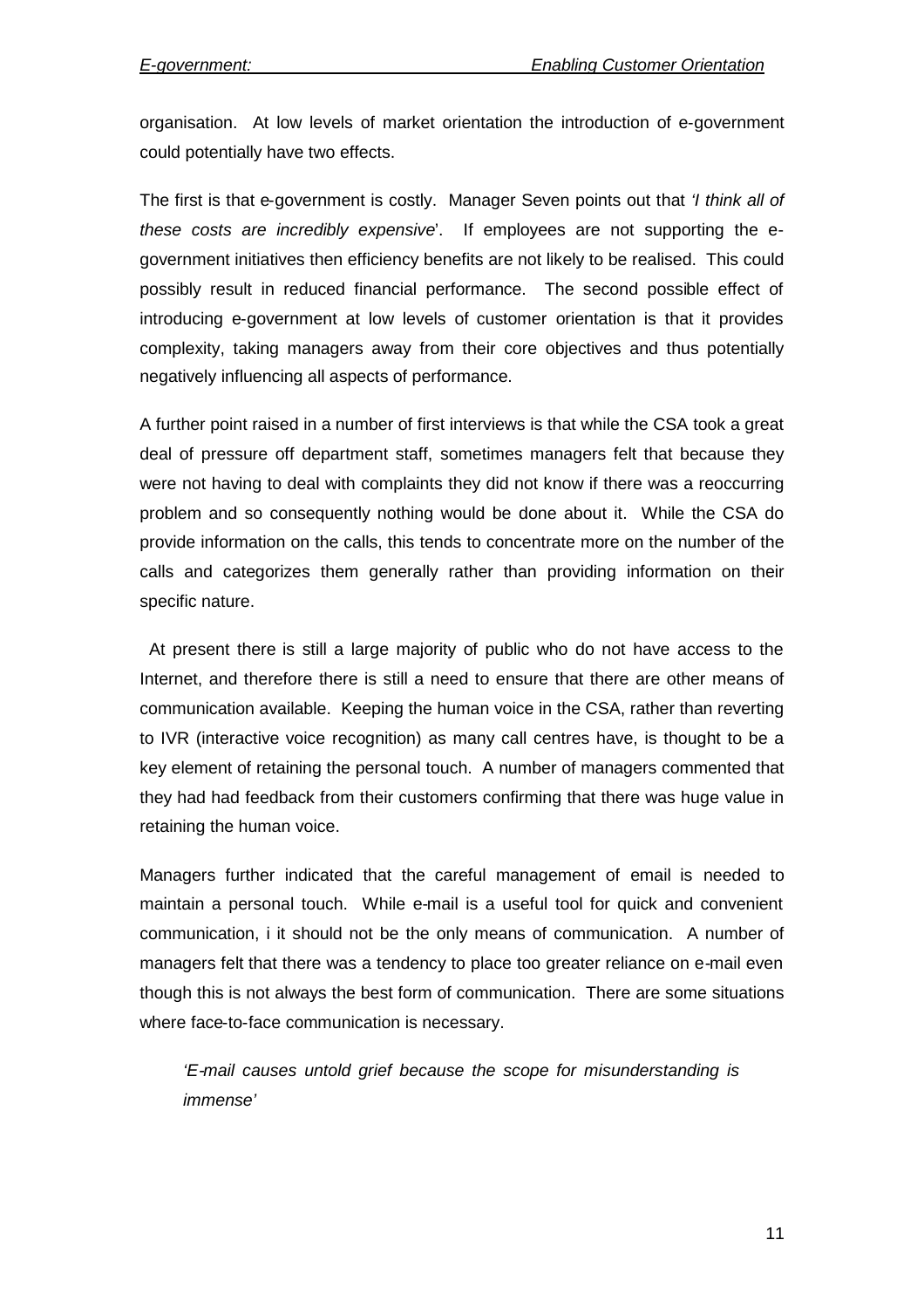#### *Website*

The website is central to the organizations e-government scheme. There were mixed views on the usefulness of the website though from department managers. The majority of managers felt it was an integral part of their operations and a highly useful means of communicating with the customer.

*'It's a very quick way for people right throughout the city to get access to information'*

*'The website has always been a part of the campaign''*

However, the website is not the only means of communication because many of the public did not have access to the Internet. A few managers stated that they felt it was simply a tool to communicate with the public, no different to any other tool. Manager Eight, who was classified as having low business value of e-government, commented:

*'As far as I am concerned e-government is just like using the library, its another way of sourcing information'*

#### *The Future of E-government*

How e-government can assist departments in the future is of major interest to managers. Currently the organisation typically is restricted to e-government, which is the electronic enablement of services. The degree of services offered electronically and ideas to develop e-government appears to be of interest to all managers with the majority keen to discuss future directions for e-government. One manager admitted that while he did believe that e-government could offer huge benefits to his department he felt a little restrained by his imagination more than anything.

*'I can not begin to comprehend how it will be more helpful but I know it is, somebody a bit more familiar with it needs to work out how'*

Common suggestions for future development were a much greater focus on selfhelp, enabling customers to carry out a greater number of transactions without having to involve council staff at all. Further to this the idea of getting the public to participate more by authenticating users making it possible to move into referendums, an idea that reflects the concept of e-governance, an extension of egovernment, which further to simply the electronic enablement of services, aims to involve the public to a much greater extent.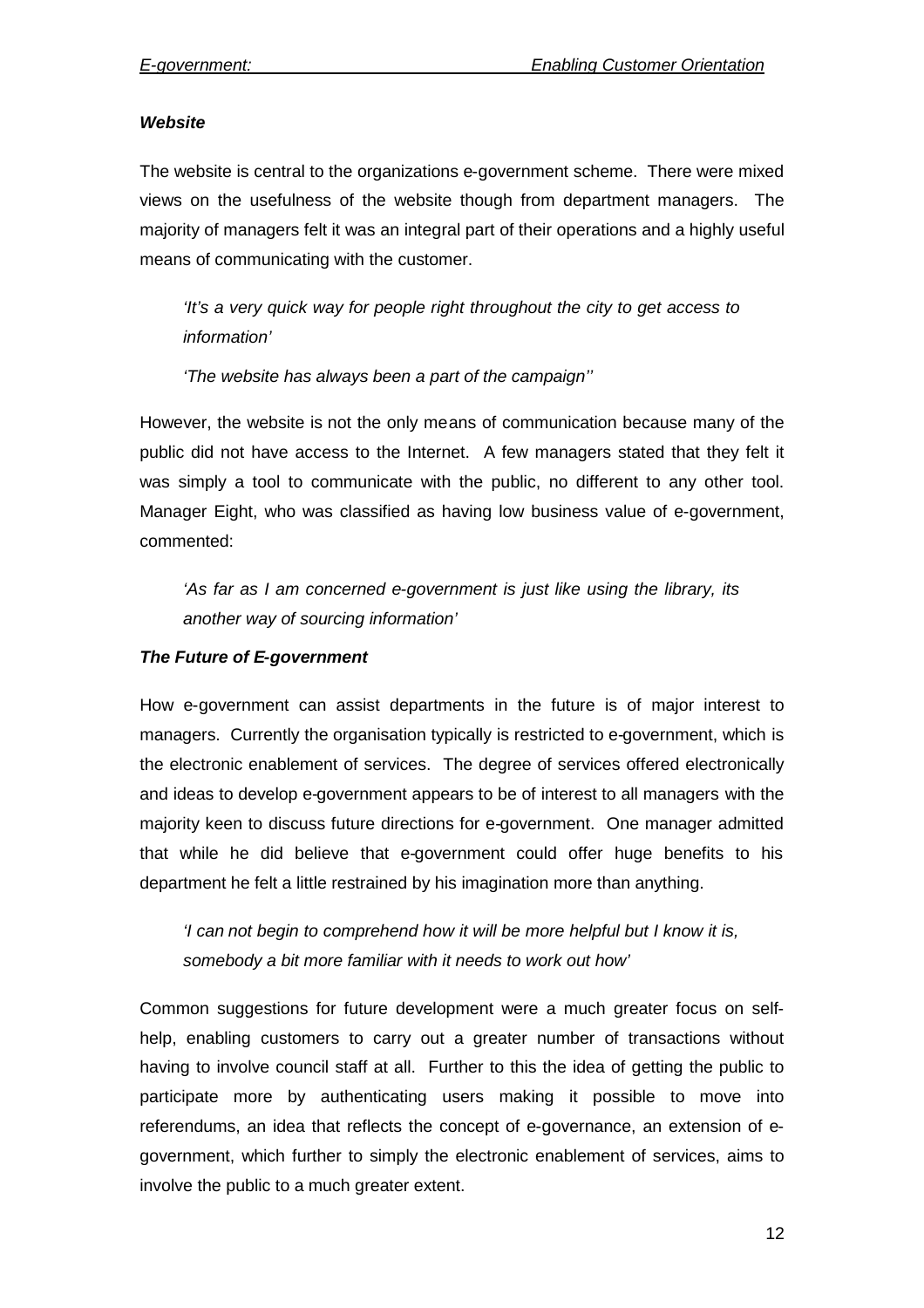From the internal perspective the ability to permit contractors to connect into the council's corporate system and enter their information into that would create further efficiencies. The biggest barrier to this proposal currently is the security problems that are associated with allowing external parties into the council systems. Achieving this however would provide more seamless operations and create greater efficiencies for the department.

#### **CONCLUSIONS**

Aligning E-government with customer orientation

The managers interviewed believed that e-government does improve department performance specifically in terms of operations and customer relations. A number of benefits were mentioned such as efficiency gains, through the freeing up of resources as well as the provision of a more timely and flexible medium of reaching the customer. These benefits are consistent with the suggestions of Bell (2003), Freeman and Nelson (2003) and Story (2000)**.** The role of e-government in the organisation studied is considered to be in the early stages, restricted to the '*electronic enablement of services'* (Bovaid, 2000, p9). This initiative however has still appeared to have created some major shifts in the organisational practices.

There is agreement among managers that a high degree of customer orientation is important. However it seems that department managers often have difficulty in implementing processes and practices to achieve this. At a departmental level managers will focus primarily on output measures, presuming that these will subsequently result in achievement of the high-level visions known as outcomes. At a strategic level it is recognised that that this is not always the case, in fact aligning outcomes and outputs is seen as a particularly difficult task. Consistent with Heiens (2000), aligning performance measurement to customer orientation is a vital link.

The major concern however, which does not appear to be apparent to managers, is that the customer measures of performance are based on the Residents Opinion Survey (ROS) results. Although managers do recognise the limitations of using these measures, they are still used, due to lack of a better measure. A number of managers commented on the fact that these measures did not provide actionable information and it appeared that these were more a formality than an effective means of obtaining information.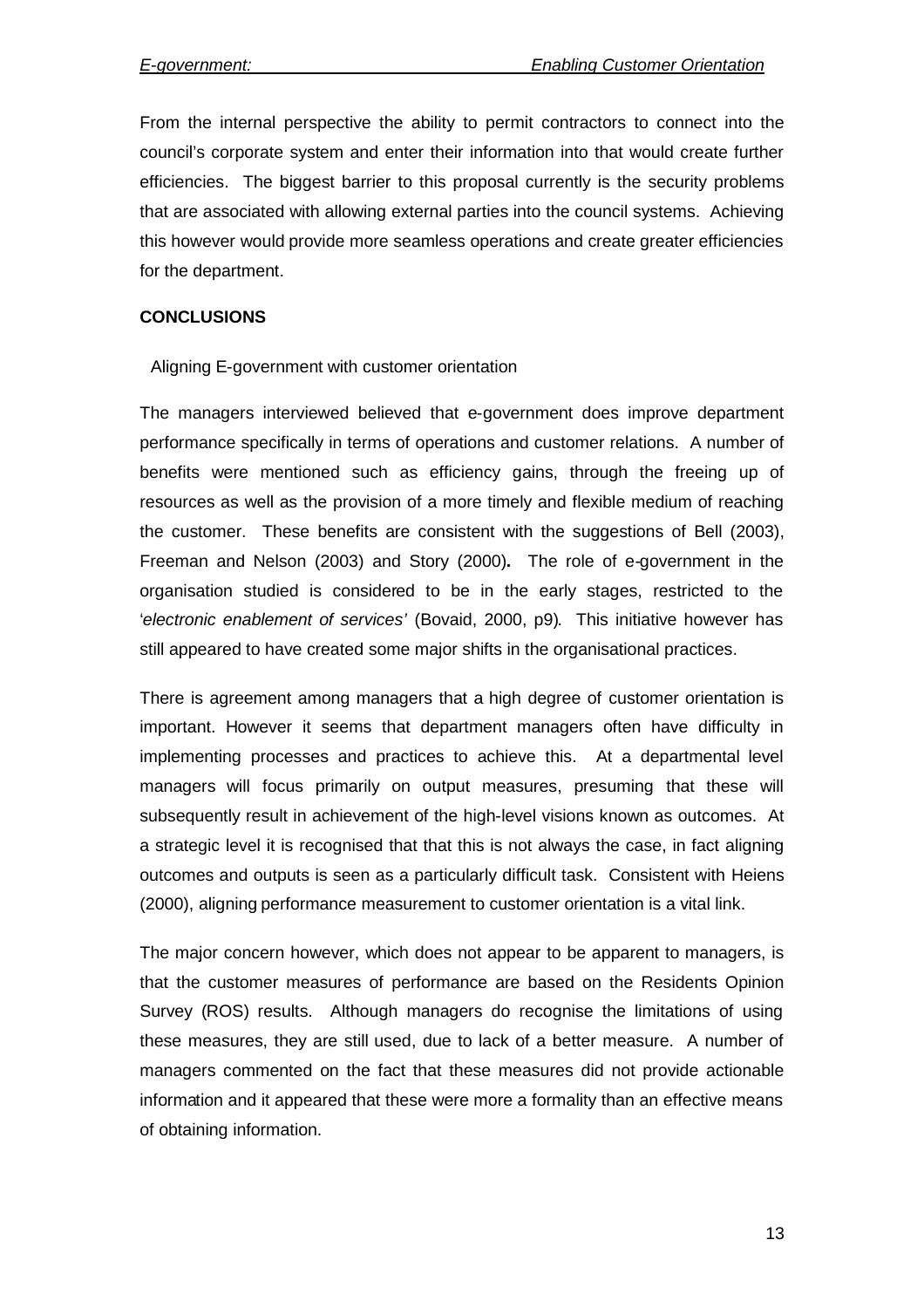A number of writers suggest that what gets measured is what gets done (Kaplan and Norton, 1992; Eccles 1991; Russell, 1997) and thus the evident lack of alignment could cause confusion as to what managers should focus on. The introduction of egovernment in such a setting is likely to add further complexity. E-government provides another factor for managers to have to build into their operations, which at low levels of customer orientation could divert them away from the organisations core objectives.

While managers do agree that the implementation of e-government has provided a number of benefits, the majority of these tend to be related to efficiency. Such improvements are likely to result in the achievement of outputs. At low levels of market orientation however, there is not likely to be a strong link between outputs and outcomes. Hence, the introduction of e-government is unlikely to provide more than automation, potentially improving efficiency and thus achievement of outputs but not necessarily outcomes.

#### Directions for Future Research

Given the nature of this research being a case study, it was necessary to limit the scope of the research. However there are a number of other issues that provide direction for future research.

One direction for future research, particularly with regard to services provided by city councils, is to identify the needs and wants of customers. This study has found that intelligence generation is low. Therefore future research into customer expectations of types of services, rang of services innovation and service quality would benefit practitioners in city councils as well and researchers. Then e-government is useful as a tool to enable the achievement of strategic goals and orientations. A cautionary note must be undertaken. There are two concerns. First, there are issues regarding the definition of the customer. This term encompasses stakeholders, citizens as well as customers. Second, the link between outputs and outcomes is weak. While there is substantial literature, which debates outputs and outcomes, some of this would be better directed to explore the context of e-government so that this can be better understood.

In this research a single case study method was selected however there is certainly potential to investigate how e-government has contributed in other organisations both within New Zealand and internationally. Possibly research could be taken on a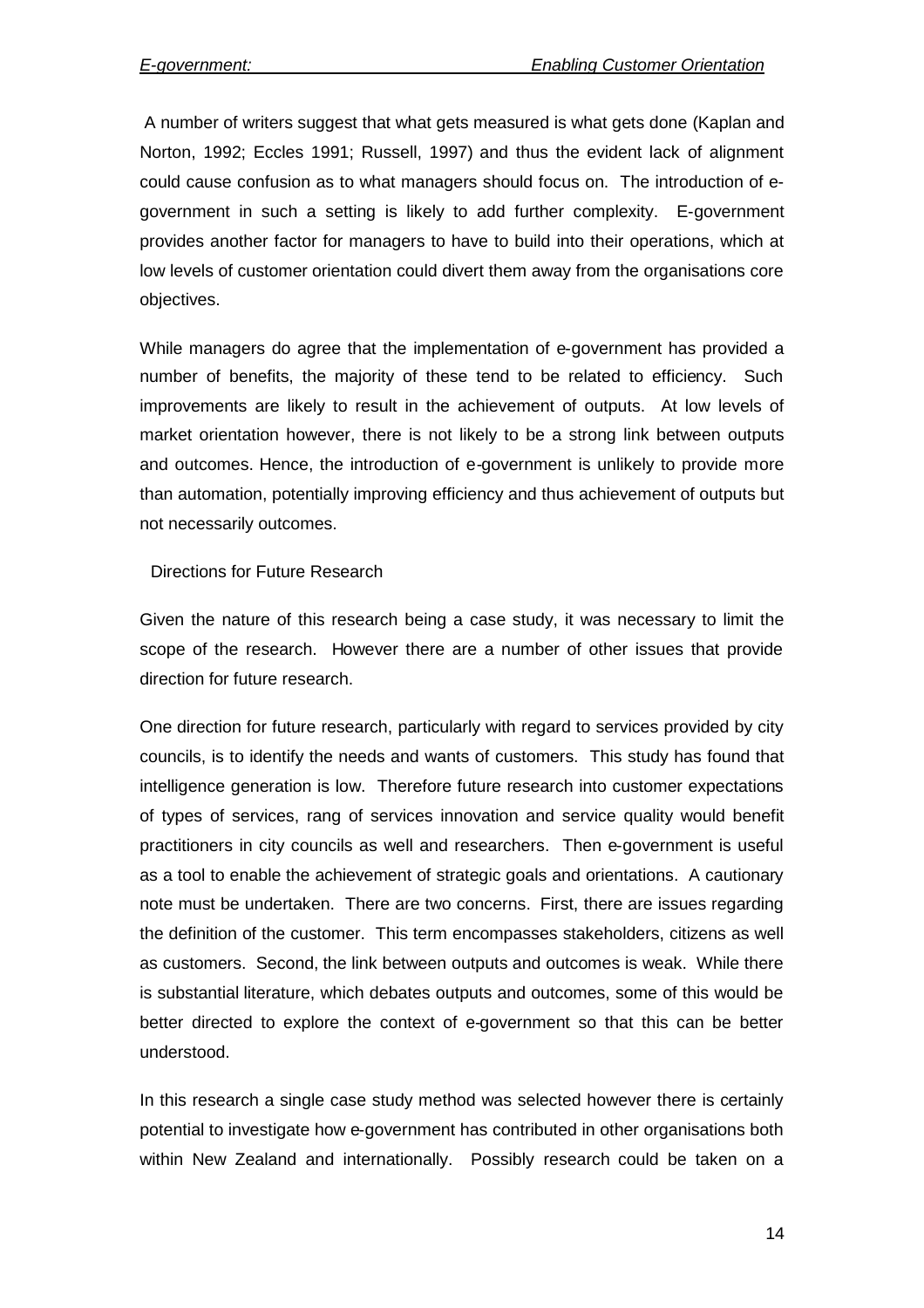national scale and comparisons could be made between similar local government authorities, both within a country and across countries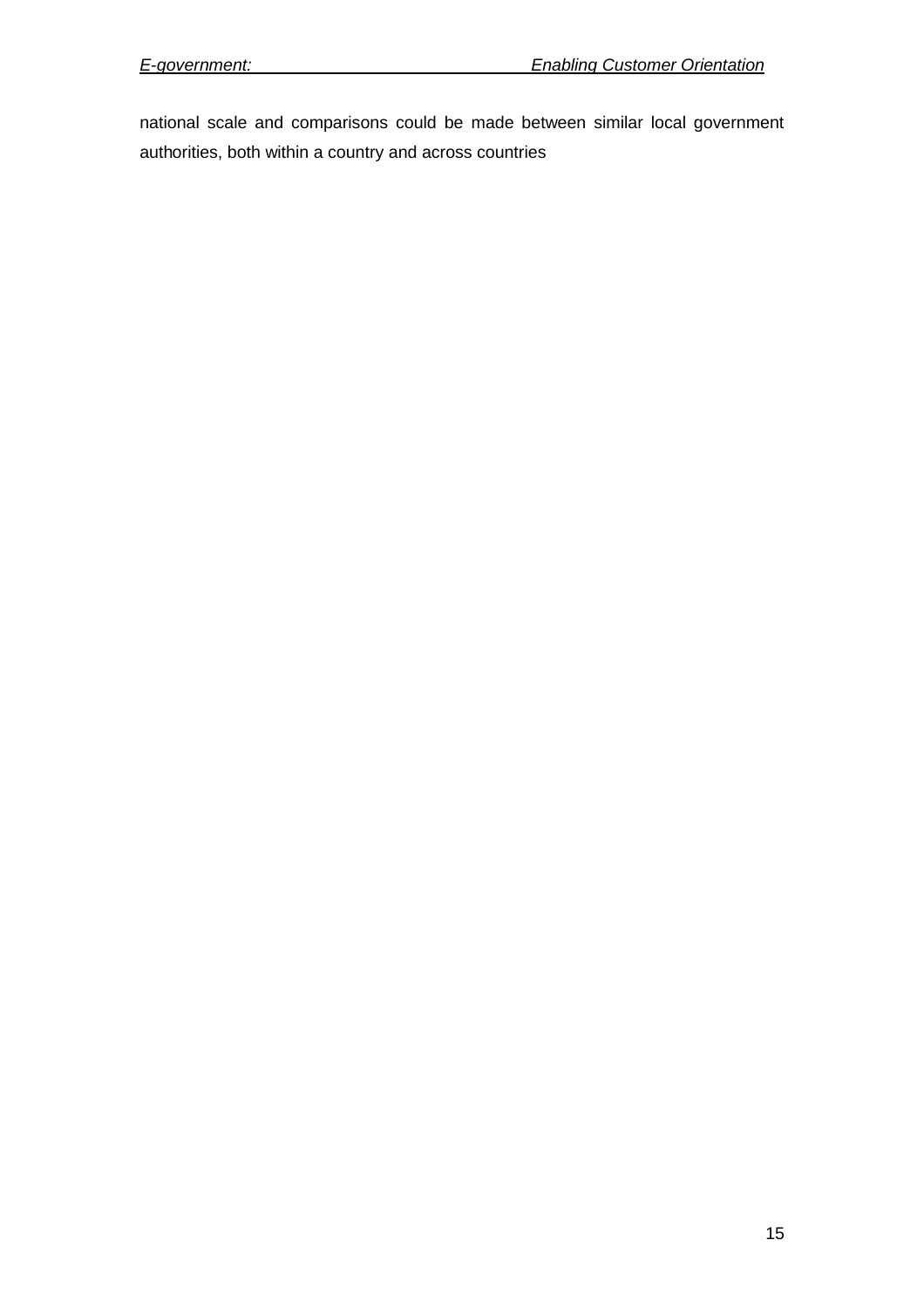### **REFERENCES**

- Anonymous (2000) 'Lets Count the benefits of dealing with government online' *Technology in Government*, Willowdale, Vol. 7, Iss. 10, pp. 7
- Bell, Stephen (2003) 'Power to the People' *Computerworld New Zealand*, Iss.777, pp.15
- Bell, Stephen 'Wellington City clears hurdles', *Computerworld New Zealand,* Iss.777, pp.14
- Bovaid (2000) 'Performance Measurement and Evaluation of e-Government and e-Governance Programmes and Initiatives' *Working paper Bristol Business School, University of the West of England, UK*
- Cullen**,** Rowena (2000), 'The Government On-line: Information or Infotainment?', *sourced from* http://www.scim.vuw.ac.nz/research/govtonline/Govton-line.htm, accessed 4 June 2003
- Di Maio, Andrea (2003) 'Traditional ROI Measures will Fail in Government', *sourced from* www.gartner.com, article number AV-20-3454, accessed 29 August 2003
- Eisenhardt, K., (1989) 'Building theories from case study research' *Academy of Management Review,* Vol. 14, Iss.4, pp.532-550
- Freeman and Nelson, (2003), 'Economic Competitiveness Is Vital in the 21<sup>st</sup> Century', *Public Management*; Washington; Jan/Feb
- Greenspan, Robyn (2002) 'Around the World with E-government', *sourced from* http://cyberatlas.internet.com/big\_picture/geographics/article/0,1323,5911\_101553 1,00.html, accessed 29 August 2003
- Heiens, R.A, (2000) 'Market Orientation: Toward an Integrated Framework' *Academy of Marketing Science Review, sourced from* http://www.amsreview.org/articles/heiens01-2000.pdf accessed 5 June 2003
- Henderson and Venkatraman (1999) 'Strategic Alignment: Leveraging information technology for transforming organisations' *IBM Systems Journal*; Armonk; 1999; Vol. 38, Iss2/3, pp. 472